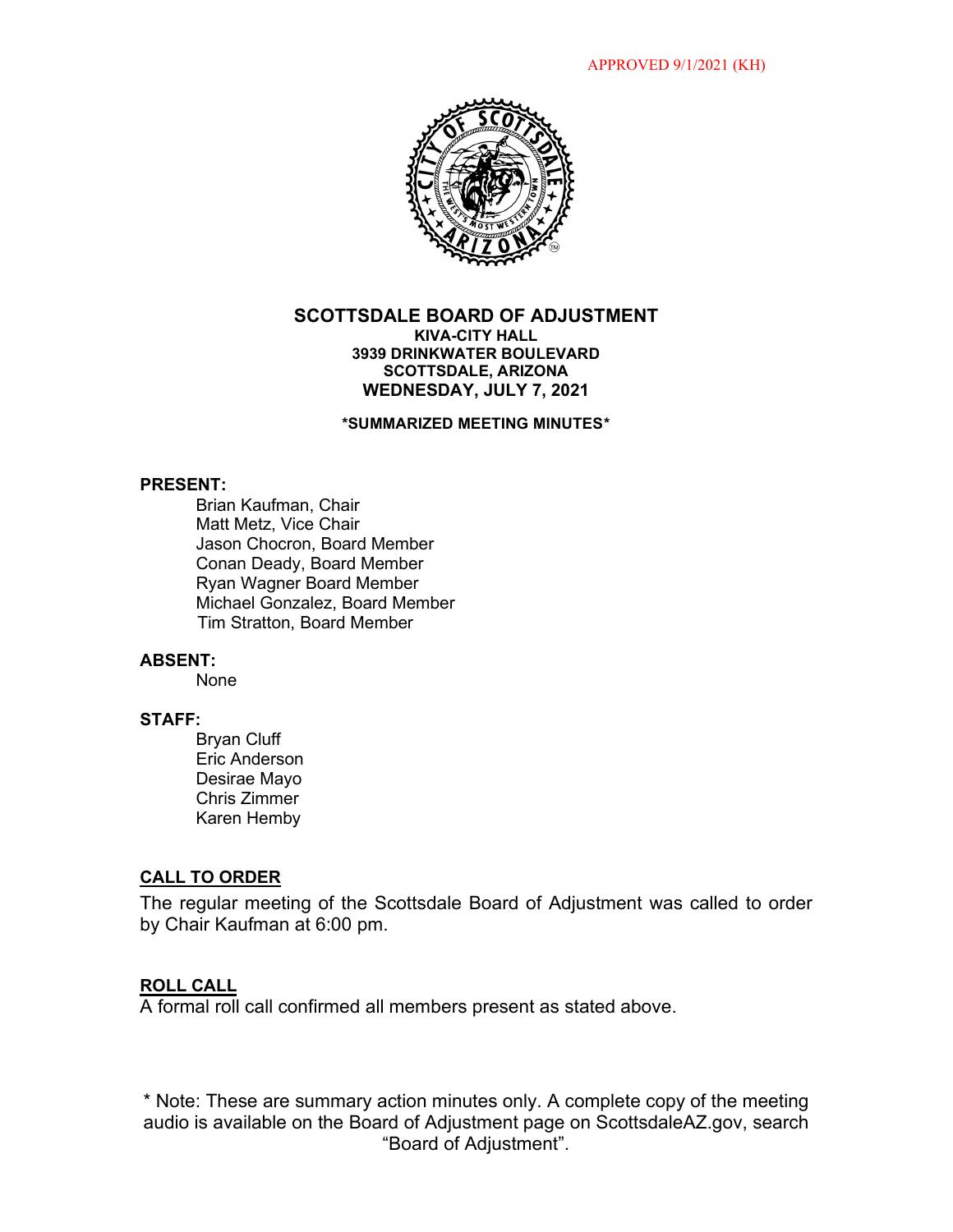# **ADMINISTRATIVE REPORT**

1. Identify supplemental information, if any, related to the July 7, 2021 Board of Adjustment agenda items, and other correspondence.

## **APPROVAL OF MINUTES**

2. Review and possible approval of June 2, 2021 Board of Adjustment Regular Meeting Minutes.

**VICE CHAIR METZ MADE A MOTION TO APPROVE THE JUNE 2, 2021 BOARD OF ADJUSTMENT MEETING MINUTES, 2ND BY BOARD MEMBER DEADY. THE MOTION CARRIED UNANIMOUSLY IN FAVOR BY CHAIR KAUFMAN, VICE CHAIR METZ, BOARD MEMBER GONZALEZ, BOARD MEMBER STRATTON, BOARD MEMBER CHOCRON, BOARD MEMBER WAGNER AND BOARD MEMBER DEADY WITH AN AYE VOTE OF SEVEN (7) TO ZERO (0).** 

## **REGULAR AGENDA**

3. [4-BA-2021 \(Extension of Block Fence\)](https://eservices.scottsdaleaz.gov/planning/projectsummary/ba_reports/BA_4_BA_2021.pdf)

Request by owner for a disability accommodation to the City of Scottsdale Zoning Ordinance, Section 5.504.G, seeking to increase the allowed wall height along the side and rear yards from 8 feet to 9 feet for a property with Single-Family Residential (R1-7) zoning located at 8502 E. Virginia Avenue. 8502 E Virginia Av

**CHAIR KAUFMAN MADE A MOTION TO DENY 4-BA-2021, 2ND BY VICE CHAIR METZ. THE MOTION CARRIED UNANIMOUSLY IN FAVOR BY CHAIR KAUFMAN, VICE CHAIR METZ, BOARD MEMBER GONZALEZ, BOARD MEMBER STRATTON, BOARD MEMBER CHOCRON, BOARD MEMBER WAGNER AND BOARD MEMBER DEADY WITH AN AYE VOTE OF SEVEN (7) TO ZERO (0).** 

## 4. [5-BA-2021 \(Brown Residence\)](https://eservices.scottsdaleaz.gov/planning/projectsummary/ba_reports/BA_5_BA_2021.pdf)

Request by owner for a variance to the City of Scottsdale Zoning Ordinance, Section 5.504.F. pertaining to the minimum distance between an accessory building and main residence required for a property with Single-Family Residential (R1-7) zoning located at 8601 E. Via De Sereno. 8601 E Via De Sereno

**CHAIR KAUFMAN MADE A MOTION TO DENY 5-BA-2021, 2ND BY BOARD MEMBER CHOCRON. THE MOTION CARRIED UNANIMOUSLY IN FAVOR BY CHAIR KAUFMAN, VICE CHAIR METZ, BOARD MEMBER GONZALEZ, BOARD MEMBER STRATTON, BOARD MEMBER CHOCRON, BOARD MEMBER WAGNER AND BOARD MEMBER DEADY WITH AN AYE VOTE OF SEVEN (7) TO ZERO (0).** 

\* Note: These are summary action minutes only. A complete copy of the meeting audio is available on the Board of Adjustment page on ScottsdaleAZ.gov, search "Board of Adjustment".